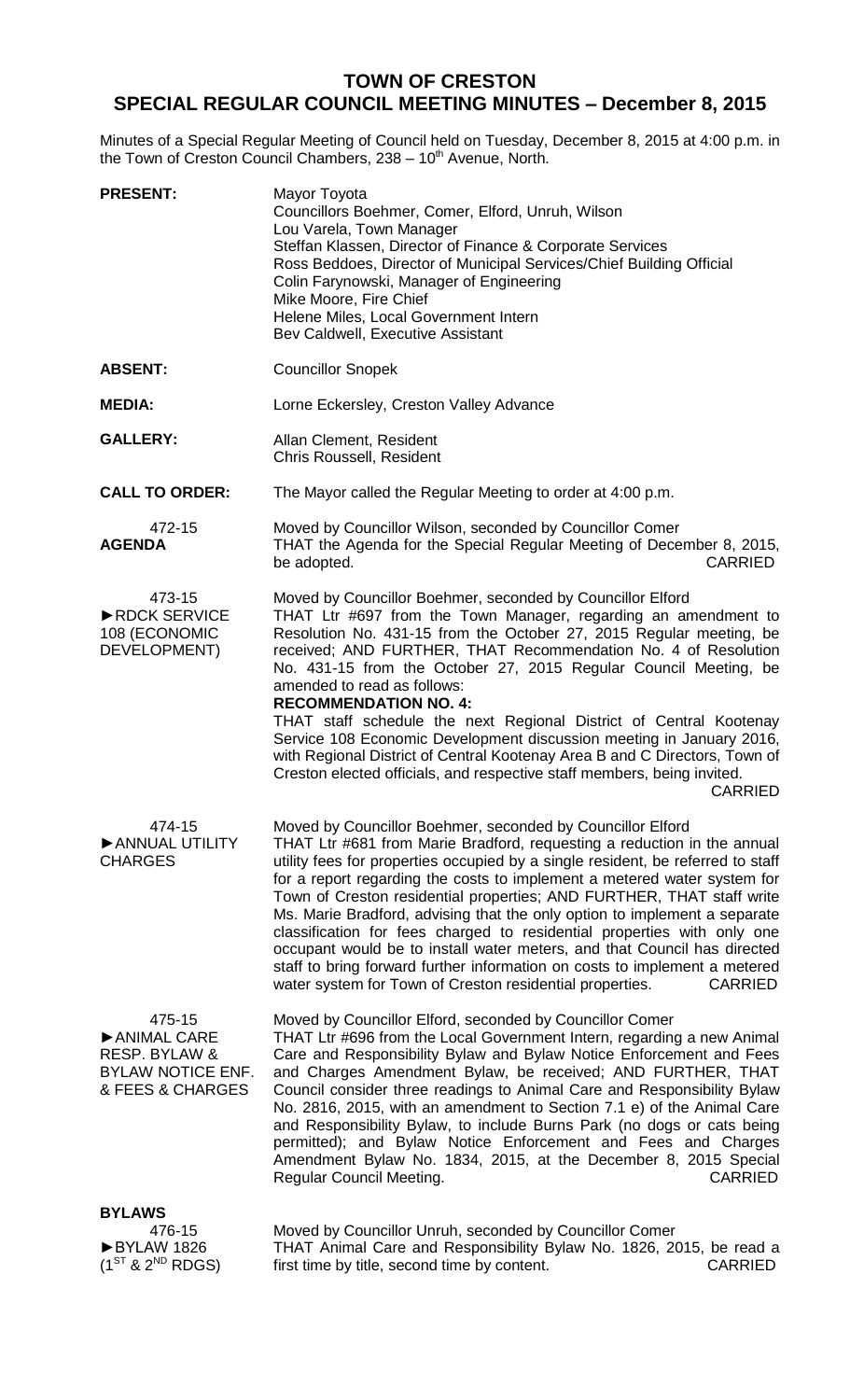| 477-15<br>BYLAW 1826<br>$(3^{RD}$ RDG)                                                    | Moved by Councillor Wilson, seconded by Councillor Elford<br>THAT Animal Care and Responsibility Bylaw No. 1826, 2015, be read a<br>third time.<br><b>CARRIED</b>                                                                                                                                                                                                                                                                                                                                                                                                                                                                                                                                                                                                                                                                                                                                                                                                                                                                                                                                                                                                                                                                                                                                                                                                                                                                                                                          |
|-------------------------------------------------------------------------------------------|--------------------------------------------------------------------------------------------------------------------------------------------------------------------------------------------------------------------------------------------------------------------------------------------------------------------------------------------------------------------------------------------------------------------------------------------------------------------------------------------------------------------------------------------------------------------------------------------------------------------------------------------------------------------------------------------------------------------------------------------------------------------------------------------------------------------------------------------------------------------------------------------------------------------------------------------------------------------------------------------------------------------------------------------------------------------------------------------------------------------------------------------------------------------------------------------------------------------------------------------------------------------------------------------------------------------------------------------------------------------------------------------------------------------------------------------------------------------------------------------|
| 478-15<br>BYLAW 1834<br>$(1^{ST}$ & $2^{ND}$ RDGS)                                        | Moved by Councillor Boehmer, seconded by Councillor Elford<br>THAT Bylaw Notice Enforcement and Fees and Charges Amendment<br>Bylaw No. 1834, 2015, be read a first time by title, second time by content.<br><b>CARRIED</b>                                                                                                                                                                                                                                                                                                                                                                                                                                                                                                                                                                                                                                                                                                                                                                                                                                                                                                                                                                                                                                                                                                                                                                                                                                                               |
| 479-15<br>BYLAW 1834<br>$(3^{RD}$ RDG)                                                    | Moved by Councillor Comer, seconded by Councillor Unruh<br>THAT Bylaw Notice Enforcement and Fees and Charges Amendment<br>Bylaw No. 1834, 2015, be read a third time.<br><b>CARRIED</b>                                                                                                                                                                                                                                                                                                                                                                                                                                                                                                                                                                                                                                                                                                                                                                                                                                                                                                                                                                                                                                                                                                                                                                                                                                                                                                   |
| 480-15<br>BYLAW 1831<br>$(1^{ST}$ & $2^{ND}$ RDGS)                                        | Moved by Councillor Unruh, seconded by Councillor Boehmer<br>THAT Water Rates and Regulations Amendment Bylaw No. 1831, 2015,<br>be read a first time by title, second time by content.<br><b>CARRIED</b>                                                                                                                                                                                                                                                                                                                                                                                                                                                                                                                                                                                                                                                                                                                                                                                                                                                                                                                                                                                                                                                                                                                                                                                                                                                                                  |
| 481-15<br>BYLAW 1831<br>$(3^{RD}$ RDG)                                                    | Moved by Councillor Comer, seconded by Councillor Wilson<br>THAT Water Rates and Regulations Amendment Bylaw No. 1831, 2015,<br>be read a third time.<br><b>CARRIED</b>                                                                                                                                                                                                                                                                                                                                                                                                                                                                                                                                                                                                                                                                                                                                                                                                                                                                                                                                                                                                                                                                                                                                                                                                                                                                                                                    |
| 482-15<br>BYLAW 1832<br>$(1^{ST}$ & $2^{ND}$ RDGS)                                        | Moved by Councillor Unruh, seconded by Councillor Boehmer<br>THAT Water District Rates and Regulations Amendment Bylaw No. 1832,<br>2015, be read a first time by title, second time by content.<br><b>CARRIED</b>                                                                                                                                                                                                                                                                                                                                                                                                                                                                                                                                                                                                                                                                                                                                                                                                                                                                                                                                                                                                                                                                                                                                                                                                                                                                         |
| 483-15<br>BYLAW 1832<br>$(3^{RD}$ RDG)                                                    | Moved by Councillor Comer, seconded by Councillor Elford<br>THAT Water District Rates and Regulations Amendment Bylaw No. 1832,<br>2015, be read a third time.<br><b>CARRIED</b>                                                                                                                                                                                                                                                                                                                                                                                                                                                                                                                                                                                                                                                                                                                                                                                                                                                                                                                                                                                                                                                                                                                                                                                                                                                                                                           |
| 484-15<br>BYLAW 1833<br>$(1^{ST}$ & $2^{ND}$ RDGS)                                        | Moved by Councillor Unruh, seconded by Councillor Comer<br>THAT Sewer Rates and Regulations Amendment Bylaw No. 1833, 2015,<br>be read a first time by title, second time by content.<br><b>CARRIED</b>                                                                                                                                                                                                                                                                                                                                                                                                                                                                                                                                                                                                                                                                                                                                                                                                                                                                                                                                                                                                                                                                                                                                                                                                                                                                                    |
| 485-15<br>BYLAW 1833<br>$(3^{RD}$ RDG)                                                    | Moved by Councillor Unruh, seconded by Councillor Comer<br>THAT Sewer Rates and Regulations Amendment Bylaw No. 1833, 2015,<br>be read a third time.<br>CARRIED                                                                                                                                                                                                                                                                                                                                                                                                                                                                                                                                                                                                                                                                                                                                                                                                                                                                                                                                                                                                                                                                                                                                                                                                                                                                                                                            |
| <b>NEW BUSINESS</b><br>486-15<br>ARROW CREEK<br><b>ENVIR. SERVICES -</b><br>ADMIN. ALLOC. | Moved by Councillor Elford, seconded by Councillor Boehmer<br>THAT Ltr #703 from the Town Manager and the Director of Finance and<br>Corporate Services, regarding the Administration allocation for<br>environmental services with respect to the Regional District of Central<br>Kootenay Arrow Creek Water Service, be received; AND FURTHER,<br>THAT this resolution be forwarded to the Arrow Creek Water Commission,<br>for inclusion on its December 16, 2015 meeting agenda:                                                                                                                                                                                                                                                                                                                                                                                                                                                                                                                                                                                                                                                                                                                                                                                                                                                                                                                                                                                                       |
|                                                                                           | WHEREAS the Arrow Creek Water Service is one of 20 water systems<br>within the RDCK's Environmental Service;<br>WHEREAS the Arrow Creek Water Service has been allocated 44.2% of<br>the administration allocation for the entire RDCK Environmental Service,<br>which is comprised of 20 water systems;<br>WHEREAS the Town of Creston has not been provided an estimate of<br>actual resources used within the 20 water systems, in order to<br>demonstrate a fair and equitable distribution of costs within the Service;<br>WHEREAS the RDCK is charging administration for significant capital<br>projects to operating expenses, not to respective capital projects, which<br>has long term impact on the allocation of administration;<br>WHEREAS allocation of administration is not reflective of actual operating<br>costs associated with the Arrow Creek Water System;<br>THEREFORE, THAT the Arrow Creek Water Commission recommends<br>the following to the Regional District of Central Kootenay Board:<br>THAT the RDCK's Environmental Services administration allocation be<br>adjusted to equitably reflect the estimated cost of administration to each of<br>the 20 water systems for the 2016 Environmental Services budget;<br>AND FURTHER, THAT upon a proper analysis being completed, which<br>demonstrates fair and equitable distribution of costs, an adjustment be<br>made to reduce the 2015 administration allocation to the Arrow Creek<br>Water Service. |